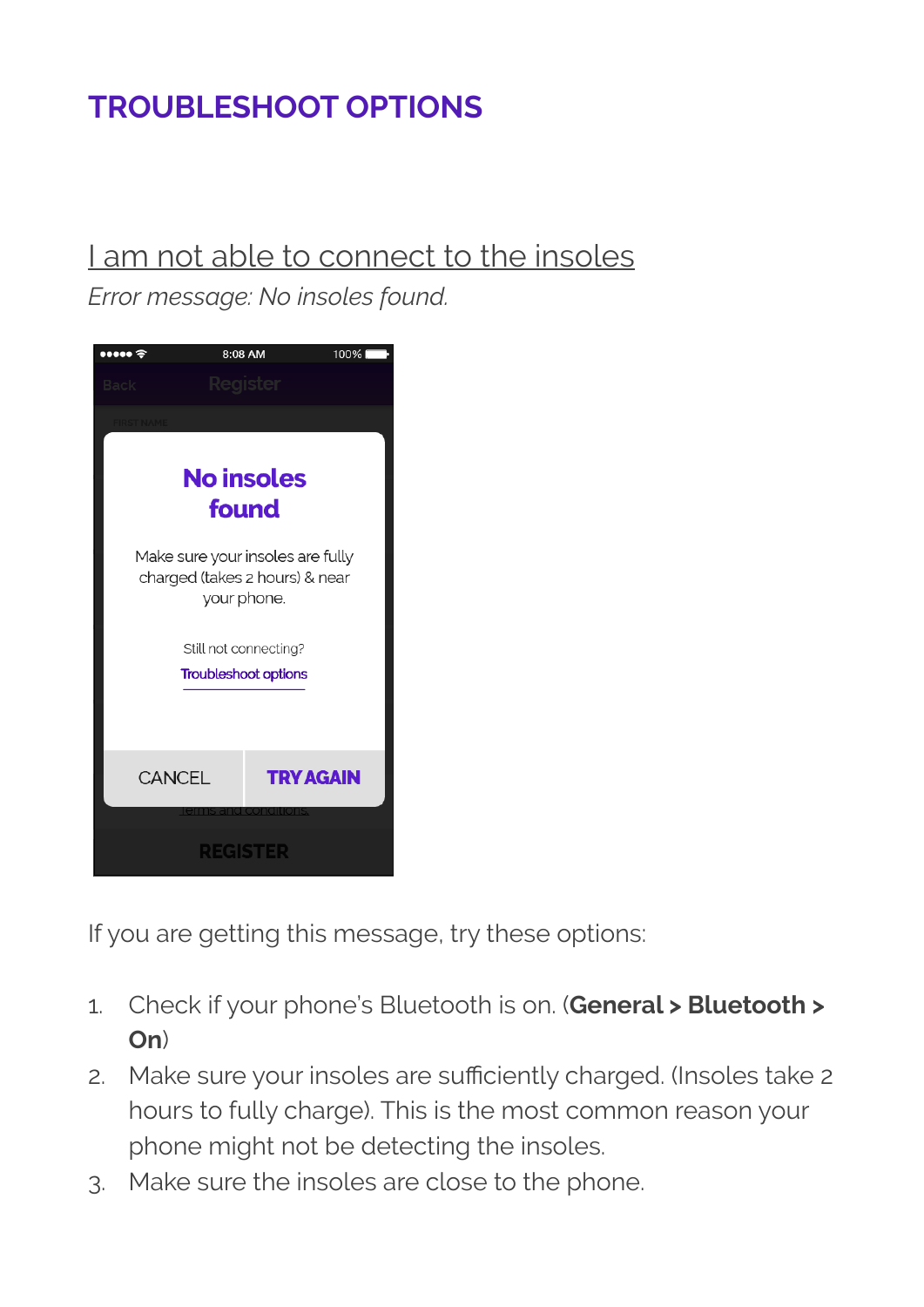- 4. Check if your phone is already connected to any other Bluetooth devices like a headset, speaker or home assistant. If so, Please disconnect them and try connecting the insoles.
- 5. Try force quitting the app (by pressing the HOME button twice & swiping up on the GaitReady™ app preview for iOS). Reopen the app and try connecting to the insoles.
- 6. Make sure your insoles are not connected to any other phone or account. Disconnect or remove insole from the other phone to ensure that the insoles can connect to your phone.

## I can see the insole in the list but it is taking too long to connect.

*Message: 1 insole found (loading)* 

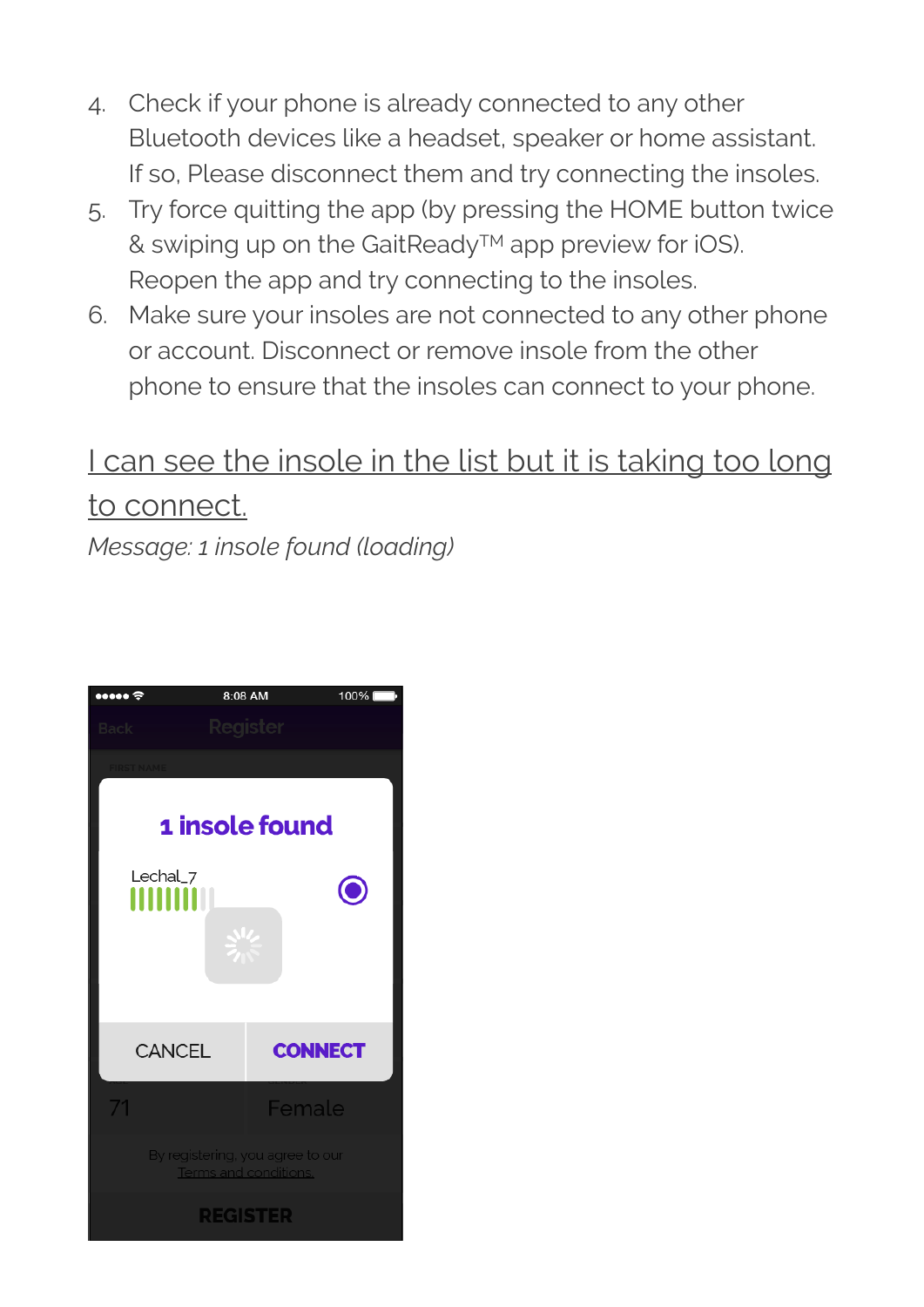If the insoles are discoverable and you are still not able to connect, try these options:

- 1. Try putting your phone closer to the insoles. Press Cancel in the GaitReady™ app and try to connect again.
- 2. Try force quitting the app. Reopen the app and try connecting to the insoles again.
- 3. Make sure you are not connected to any other Bluetooth device.
- 4. Reset the insoles by placing both on charge for 1 minute. Now remove the insoles from charge and wait for another minute. Try connecting the insoles again.
- 5. Charge the insoles for at least an hour to ensure sufficient charge needed to connect the insoles to your device. Please note: It is possible that on of the insoles' battery is drained and prevents connectivity.

### My insoles don't seem to be charging

If the insoles don't seem to be getting charged or detected even after putting them on for 2 hrs, check if:

- 1. You are using a suitable adapter for charging / the one provided by us. A normal 5V USB adapter should do. You can also connect it to the USB port on your computer to charge.
- 2. The USB slot in the insole/cable has accumulated dust or debris. You might need to clean them.
- 3. The insoles could be wet due to sweat or rain. Thoroughly airdry the insoles before charging
- 4. The USB cable has been damaged due to extensive pulling or twisting.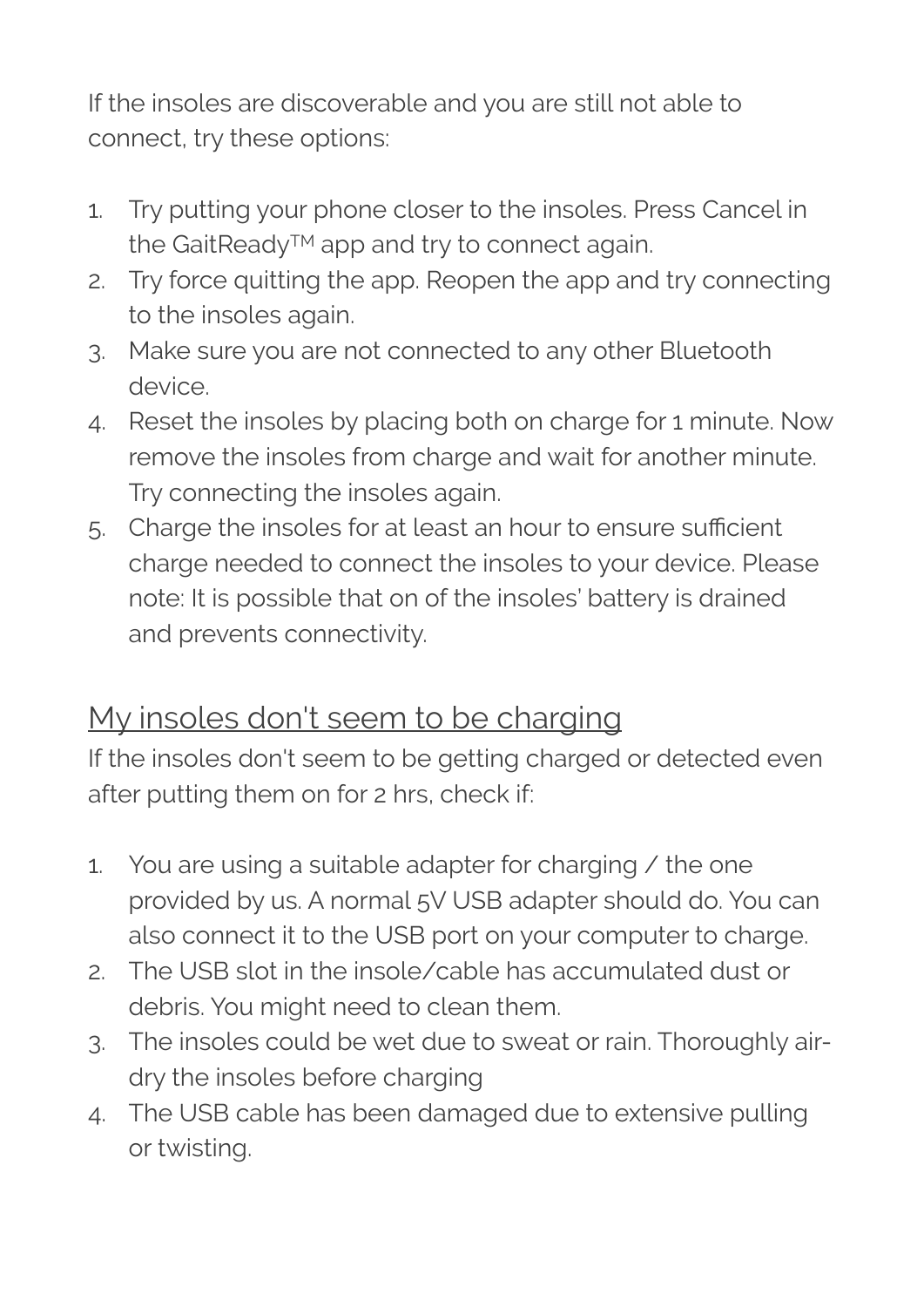## I am facing issues with or after updating firmware.

Always make sure that your insoles are near your phone while downloading and updating the firmware.

If your insoles are not getting detected after updating the firmware, the connection between your phone and the insole might have been interrupted during the update, Try these steps:

- 1. Reset the insoles by placing both on charge for 1 minute. Now remove the insoles from charge and wait a minute. Try connecting the insoles again.
- 2. Reboot your mobile device.
- 3. Try the firmware update again, if it doesn't work, try connecting the insoles with another mobile device.
- 4. Make sure your insoles have 50% or more charge before updating the firmware.

#### *How do I update the firmware?*

Some issues could be solved by updating the firmware of insoles ( Go to the top right insole button > insole settings > firmware update). Before / during the update:

- 1. Make sure the insoles have sufficient charge.
- 2. Make sure you have uninterrupted internet connection.
- 3. Keep the insoles close to the app while updating the firmware.

# I haven't been able to connect my insoles at all since receiving them.

Make sure you charge your insoles for at least 2-3 hours when you take them out of the box for the first time.